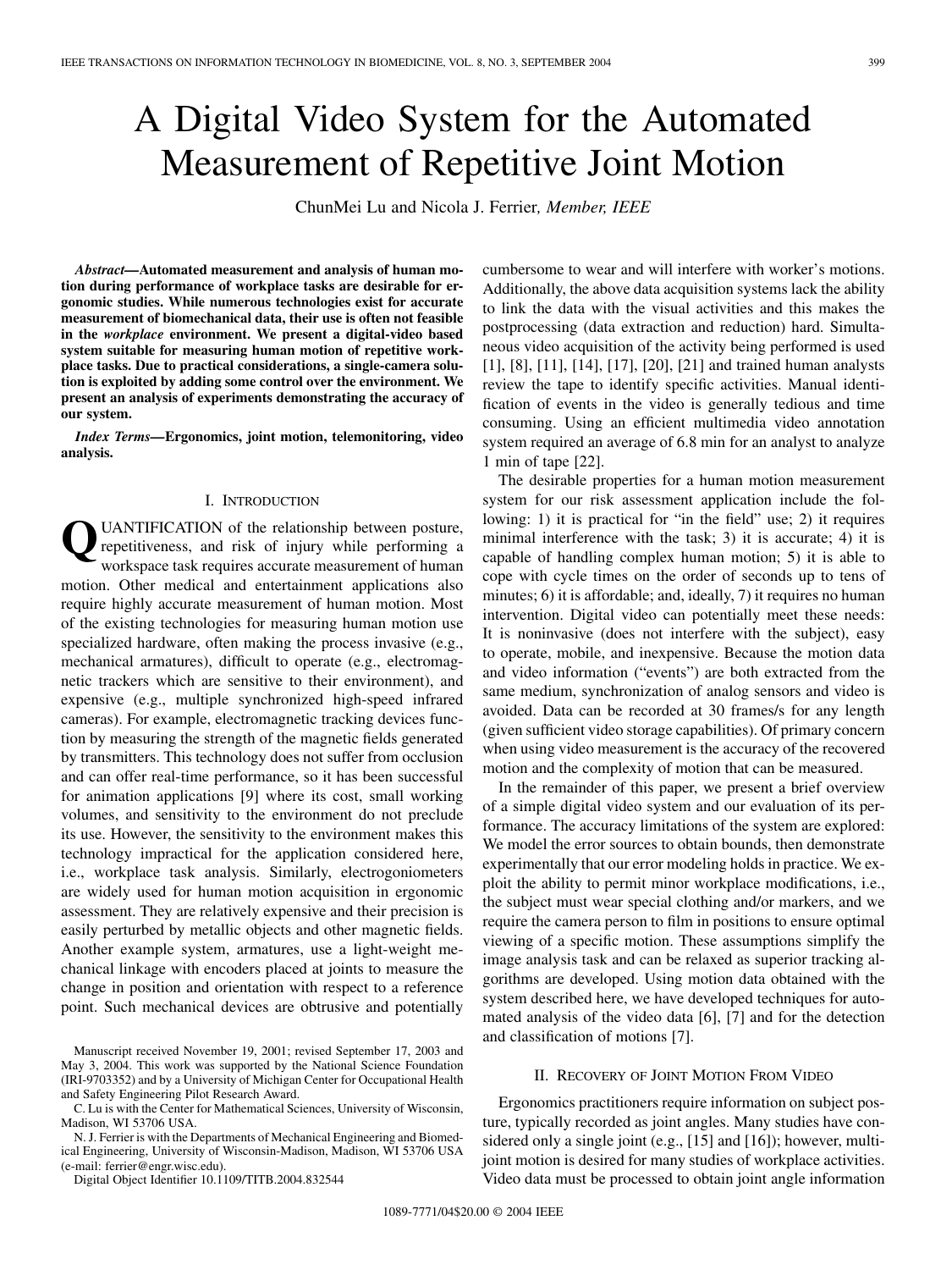

Fig. 1. Example of the recovered skeleton shown with the corresponding video frame.

from the recorded video data. There has been significant effort in the computer vision community in developing systems to track humans (see, e.g., [\[10](#page-4-0)]), thus, the focus of this paper is *not* on improved tracking of humans, but on the design of a system for automated assessment of human motion, assuming a tracking system exists.

One method of extracting joint angles from video data is by reconstructing the subject pose, then extracting joint information from the pose. Multiple cameras (stereo or trinocular systems), or structure from motion techniques can provide three-dimensional (3-D) information. Because of the pragmatic difficulties in precisely synchronizing multiple cameras and due to constraints imposed by our application, practitioners felt that multicamera systems were not practical. Restriction to a single video camera means that the motion data from our system is inherently two-dimensional and occlusion is possible. For the factory setting, we facilitated the task by requiring 1) the camera operator to film in such a way that the image plane is roughly parallel to the plane of motion of the links and 2) the subject to wear colored markers.

Colored markers are easily tracked in images. The image marker locations are used to fit a skeletal model. In video systems, the tracked marker locations can be used to recover joint angles and a variety of approaches have been used (e.g.,  $[2]$  $[2]$ – $[23]$  $[23]$  $[23]$ ). For our single-camera system, a skeletal model<sup>1</sup> can be used to recover the human pose from the marker locations. A nonlinear least-squares optimization process to fit the skeleton to the marker data is presented in [\[9](#page-4-0)]. Using the skeletal model as a constraint, linear algorithms can be used [\[3](#page-4-0)]. When using two or more markers per body segment, the orientation of each segment can be calculated from the corresponding marker data and a global skeleton fitting technique can be applied to recover the joint angle data [[18\]](#page-5-0). Once the skeleton has been constructed, the joint angles are determined trivially from the reconstructed skeleton. A human analyst can verify the reconstructed motion using a video animation of the body segments under observation (Fig. 1). The recovered joint angles in each frame can be saved as a time-indexed motion sequence and used directly by ergonomics practitioners, or, the data can be transformed into representations more appropriate for analysis [[6\]](#page-4-0).

## III. PERFORMANCE ASSESSMENT

To formally analyze the error in the reconstructed motion, one must consider the constraints used in obtaining the motion. These constraints take different forms (constraints on



Fig. 2. Skeleton reconstruction based on image observations and link length constraints can lead to false poses. The reconstructed leg on the subject (shown as a white stick figure) takes on the *inverted* pose from the actual configuration (gray figure). This pose is consistent with the observed image marker locations and link lengths.



Fig. 3. Because of image quantization and noise, image observations constrain<br>the joint position within a volume and the ideal projection of the estimated<br>joint position is constrained within a circle around it, which giv the joint position within a volume and the ideal projection of the estimated joint position is constrained within a circle around it, which gives a joint angle solid lines.



Fig. 4. Two situations when (a) fronto-parallel viewpoint and (b) planar estimated joint angles.

the skeleton structure, i.e., link lengths, constraints on the skeleton pose, i.e., joint limits) making formal quantification of error complex. We have performed experiments to empirically demonstrate accuracy. Experiments were performed both with *known* controlled motion of a serial linkage (a robot), and using a commercially available active marker tracking system. The results show that motion is accurately captured (Section III-B).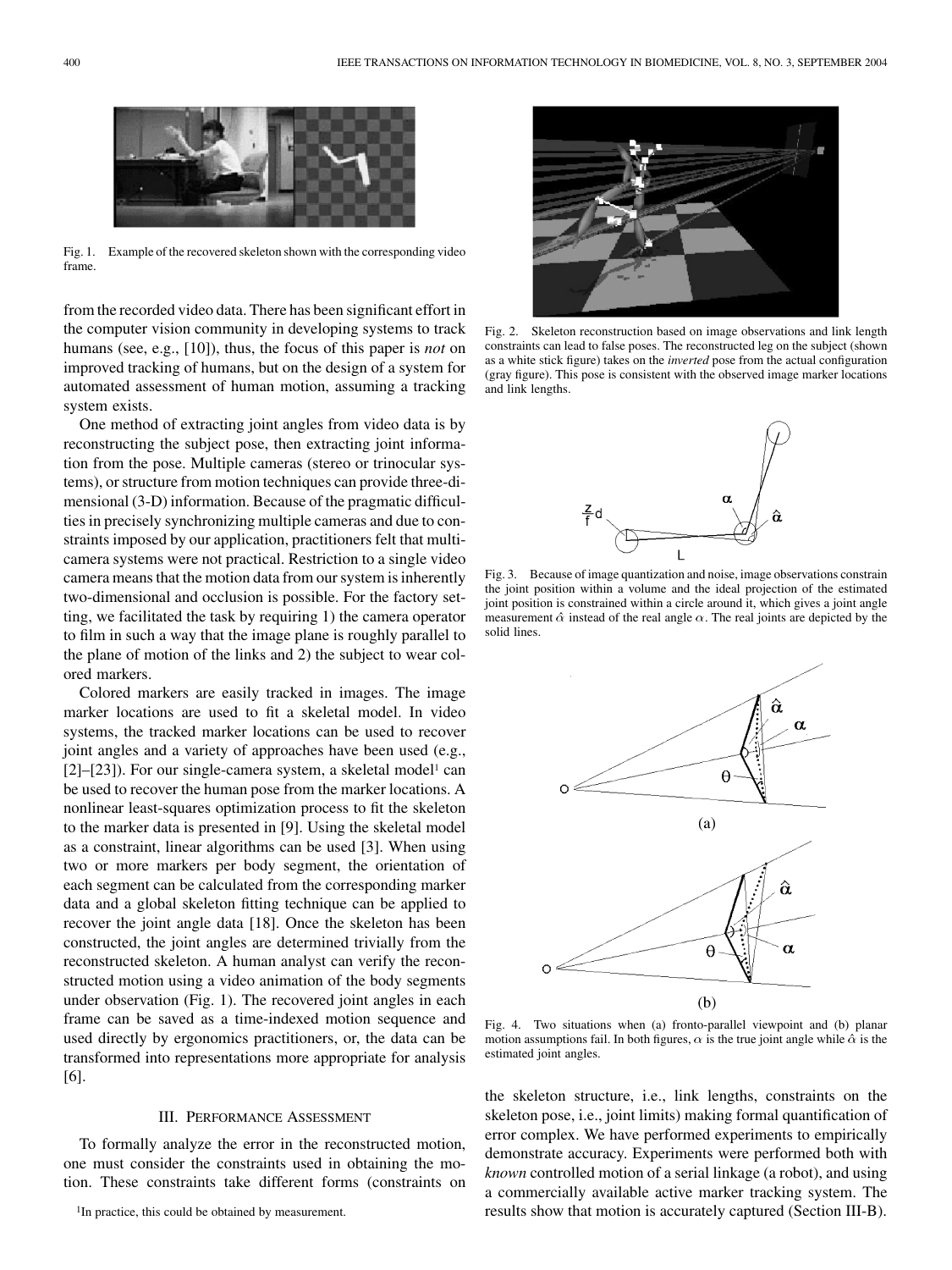

Fig. 5. Plots of the joint angle error versus angle of deviation for different joint angles. Theoretical lower bounds for deviation from (a) planar and (b) fronto-parallel view and, experimentally measured errors using a robot arm for deviation from (c) planar and (d) fronto-parallel view.

# *A. Accuracy*

Some marker configurations and link length constraints can lead to multiple interpretations of the 3-D position of the joint. In other work [\[4](#page-4-0)], we have demonstrated that 3-D reconstruction based on noisy image observations and link length constraints can lead to false poses (see Fig. 2). Because erroneous poses are consistent with the data, such errors can only be detected if one has additional knowledge. Our current solution requires the camera operator to position the camera roughly fronto-parallel to the plane of motion of the joint under consideration (limiting the likely poses). Thus, errors in our reconstructed joint angles primarily come from errors in computed marker location, assumptions of planar motion with fronto-parallel view, and skeleton reconstruction error. Below we derive bounds on the first two error sources and, through comparison with an active 3-D marker tracking system, we empirically assess the third source of error.

*1) Image Error:* We assume an ideal pin-hole projection parameterized by the focal distance  $f$  and the principal point. When observing joints moving parallel to the image plane, the error in reconstructed joint angle depends on the position of the joint, the distance between the image plane and the plane of motion, the link length, and the camera parameters. Fig. 3 schematically represents a joint and its projection in the image. Due to tracking and/or finite resolution error, the image observation of the marker (here assumed to be the endpoints of the link) constrains the "true" location. If the image error is given by  $d$  (i.e., the distance between the actual projection and measured image location is within this distance), the actual joint angle is  $\alpha$ , the estimated joint angle is  $\hat{\alpha}$ , the link lengths are L, and the distance to the plane of motion is  $Z$ , then using simple geometry, it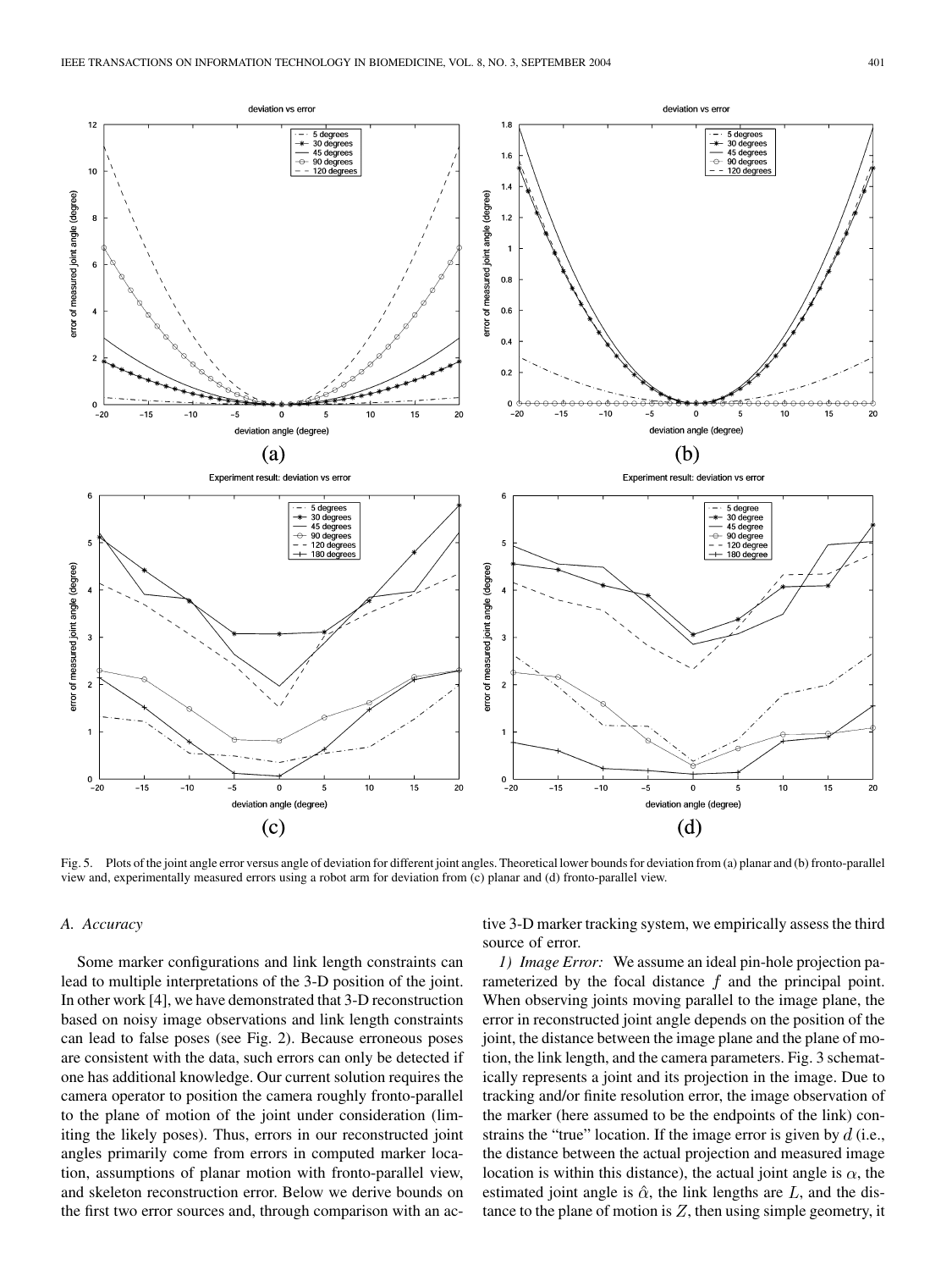

Fig. 6. Comparison of our measured joint angles versus angles recovered using the OptoTrak IR active marker tracking system for a reaching task.

can be shown that the error in the joint angle estimate is bounded by

$$
|\alpha - \hat{\alpha}| \le 2 \arcsin\left(\frac{2dZ}{fL}\right). \tag{1}
$$

While this estimate depends on a number of assumptions (pinhole camera model, two equal link lengths, joint centered in the image) which will generally *not* be valid, it does give a lower bound on the error due to imaging. Under reasonable viewing assumptions (viewing a 25-cm link, e.g., a forearm, at a distance of 1.5 m) and assuming 1–2 pixel error in image observations, the angular variation is on the order of  $5^\circ$  or less. This analysis considered only the uncertainty in the image observations. If one considers uncertainty in the optical parameters (e.g., focal length) and in the link lengths, then the region of uncertainty grows.

*2) Viewpoint/Motion Assumption Error:* When constrained to using a single camera, we required the camera operator to view the motion such that the motion was planar with a fronto-parallel view. In practice, such precise placement of the camera is hard to achieve. The goal is to place the camera such that the depth variation along the link is small relative to the camera distance. This lack of precision will introduce an error into our recovered joint angles due to deviation from the assumptions of planar motion and fronto-parallel view. Fig. 4 depicts the two basic situations where our assumptions fail. In both plots, the solid linkage is shown in a plane that is parallel to the image plane (the ideal). We denote by  $\theta$  the deviation angle between the fronto-parallel plane and the actual plane of motion (or viewing).

Let  $\alpha$ ,  $\hat{\alpha}$  be the true and estimated joint angles, respectively. In both cases one can derive the relationship between the deviation angle  $\theta$  (between true and assumed plane) and the joint angles  $\alpha$  and  $\hat{\alpha}$ . For the case in Fig. 4(a), the error relationship is

$$
\cos \hat{\alpha} - \cos^2 \theta \cos \alpha = 1 - \cos^2 \theta \tag{2}
$$

and for the case in Fig. 4(b),

$$
\frac{\tan \alpha}{\tan \alpha} = \cos \theta. \tag{3}
$$

These theoretical bounds are plotted in Fig. 5. for various joint angles (where a joint angle of zero represents a link "folded back onto itself"). From Fig. 5(b), assuming the actual joint angle is  $45^{\circ}$  and the view is within  $20^{\circ}$  of fronto-parallel, then the measured joint angle error is within  $1.8^\circ$ . An alternate analysis of the nonplanar motion assumption is presented in [[12\]](#page-4-0).

To verify the theoretical bounds on the error, we measured the errors experimentally. A robot was used to precisely control the motion of a joint. The robot joint configuration (pose) was varied and the motion was varied from the ideal fronto-parallel/planar motion. While not identical, the plots demonstrate similitude. We caution, however, that human joints are not ideal revolute joints as modeled in the analysis (and as found on the robot subject).

# *B. Experiments*

Our analysis shows that the error in the recovered joint angles due to imprecise camera positioning and image observation noise can be small for many joint configurations. To evaluate the system in practice, we compared our joint angle data with data obtained using an active marker tracking system (OptoTrak [[13\]](#page-4-0)) and found the results to be comparable. Fig. 6 shows a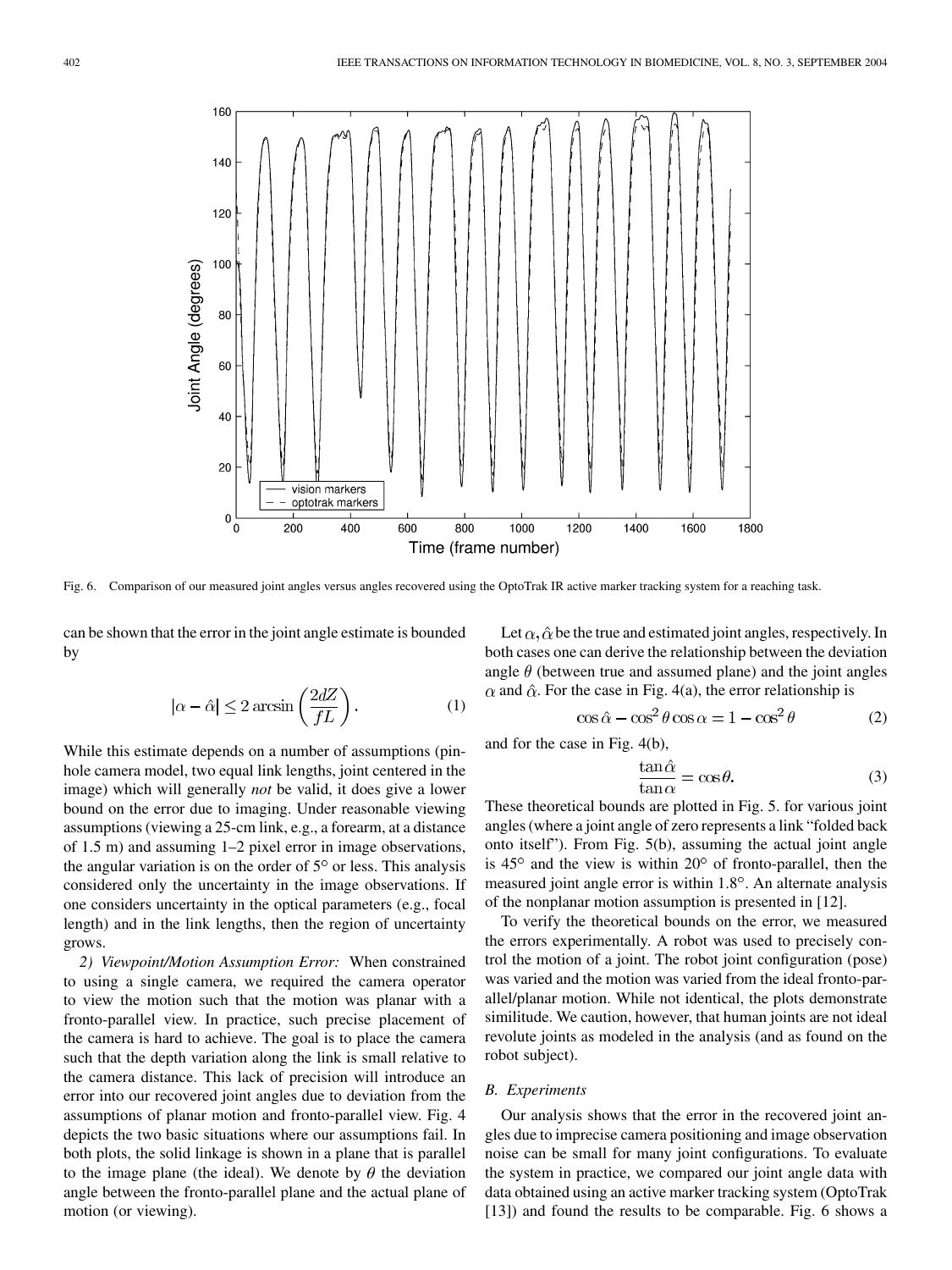<span id="page-4-0"></span>comparison of motion from the digital video system with the active marker tracking system. For some rapid motions, the active marker system was unable to track, while our digital video system succeeded.

## IV. EVALUATION

The system in its current form satisfies the initial criteria.

*Practical*: The system is easy to use in the field as long as the camera operator can gain a suitable vantage point. Color markers must be selected based on the task environment. Lighting must be sufficient.

*Accuracy*: Joint angles with errors on the order of  $\pm 5^{\circ}$  can be obtained if the constraints (planar motion and frontoparallel view) can be maintained. The length of the upper arm and forearm allow the placement of markers and for repetitive workplace tasks, where the frequency and magnitude of movements are of primary importance and the accuracy of the recovered motion will enable recovery of these motion statistics.

*Complexity*: Complexity of motion is limited by the visual tracking system employed. Here, we have restricted our studies to the upper extremities for seated employees. There are numerous tasks that require the worker to move around. In these situations, there may not be a single-camera viewpoint that is suitable to capture the motion.

*Human Effort*: Aside from the camera person, our system currently is capable of working without human intervention.

Due to the uncertainties from both skeleton reconstruction and image noise when a joint is connected by shorter linkages, the current system may not be appropriate for collecting motion data on joints such as fingers and wrist.

### V. DISCUSSION

We have analyzed the accuracy of a simple digital video system for the acquisition of human motion. The system is efficient, automatic, and noninvasive. The error in recovered motion can be estimated and experiments confirmed the estimated error bounds. The efficiency of the system makes it possible to collect and analyze a large amount of data for the further risk assessment.

The challenge of building a sufficiently accurate system for the automated measurement of human motion using a singlecamera system involved tradeoffs between generality, practicality, and accuracy. Video naturally offers the advantages of minimal interference with task, cost effectiveness, and practicality. However, video posed problems in obtaining accurate 3-D geometry. Our solution required minor environmental modifications (markers) and placed constraints on the camera operator to maintain suitable viewpoints to obtain accurate joint motion data.

The constraint imposed on the camera position impacts the utility of this tool in two ways. First, because many motions are not planar, multiple video clips of the same motion may be required to obtain joint angle information for all the limbs under consideration. Thus, some motions cannot be analyzed for all joint motions simultaneously, and statistics must be collected for some joints separately. This is consistent with current practice for manual video annotation (where a reviewer may watch a segment of video repeatedly, and estimates the position of a particular joint on each pass). Second, certain motions cannot be measured under the fronto-parallel viewpoint constraint because the fronto-parallel viewpoint of the joint may move *with* the joint and, hence, a single-camera vantage point cannot capture such a motion. If the camera person does not maintain a fronto-parallel view, then one must deal with the possibility of recovering a plausible but erroneous pose (see Fig. 2). Recent work indicates that plausible poses are typically "far apart" and ambiguities can usually be resolved [\[19](#page-5-0)].

The use of a simplistic tracking methods limits application. As our goal was to prove feasibility and develop methods to analyze motion, tracking has not been our focus. Alternate tracking technologies can be readily incorporated into the system, and hence, we do not view this as a impediment to further system development.

Our initial experience demonstrates to practitioners that we are able, in certain situations, to capture human motion during repetitive workplace tasks and automatically convert the motion into joint angle time series data. In order to be truly useful, the current limitations indicated above must be addressed.

While the ability to measure motion for ergonomic studies was our focus, current trends in "telemedicine" may find such systems useful. The low cost of placing a digital recording system in a patient's home may enable remote monitoring of exercise or other rehabilitation schemes.

## **REFERENCES**

- [1] P. Rosende, C. H. Salvador, and M. A. Gonzalez, "Recording of physiological signals with domestic videotape storage," *Med. Biol. Eng. Comput.*, vol. 29, pp. 155–158, 1991.
- [2] M. J. Dysart and C. Woldstad, "Posture prediction for static sagittalplane lifting," *J. Biomechanics*, vol. 29, no. 10, pp. 1393–1397, 1996.
- [3] M. Gleicher, Computer animation class notes, 2000.
- [4] M. Gleicher and N. J. Ferrier, "Evaluating video based motion capture," in *Making Motion Capture Useful—Siggraph Course Notes* Los Angeles, CA, Aug. 2001.
- [5] M. Kawato, Y. Maeda, Y. Uno, and R. Suzuki, "Trajectory formation of arm movement by cascade neural network model based on minimum torque-change criterion," *Biol. Cybern.*, vol. 62, pp. 275–288, 1990.
- [6] C. M. Lu and N. J. Ferrier, "Automated analysis of repetitive joint motion," *IEEE Trans. Inform. Technol. Biomed.*, vol. 7, pp. 263–273, Dec. 2003.
- [7] -, "Repetitive motion analysis: Segmentation and event classification," *IEEE Trans. Pattern Anal. Machine Intell.*, vol. 26, pp. 258–263, Feb. 2004.
- [8] W. S. Marras and R. W. Schoenmarklin, "Wrist motions industrial," *Ergonomics*, vol. 36, no. 4, pp. 341–351, 1993.
- [9] A. Menache, *Understanding Motion Capture for Computer Animation and Video Games*. San Mateo, CA: Morgan Kaufman, 2000.
- [10] T. Moeslund, "Summaries of 107 computer vision-based human motion capture papers," Lab. for Image Analysis, Univ. Aalborg, Tech. Report LIA 99-01, 1999.
- [11] A. Moore, R. Wells, and D. Ranney, "Quantifying exposure in occupational mannual tasks with cumulative trauma disorder potential," *Ergonomics*, vol. 34, no. 12, pp. 1433–1453, 1991.
- [12] D. D. Morris and J. M. Rehg, "Singularity analysis for articulated object tracking," in *Proc. IEEE Conf. Computer Vision and Pattern Recognition*, June 1998, pp. 289–296.
- [13] Northern Digital Optical Tracking [Online]. Available: http://www.ndigital.com